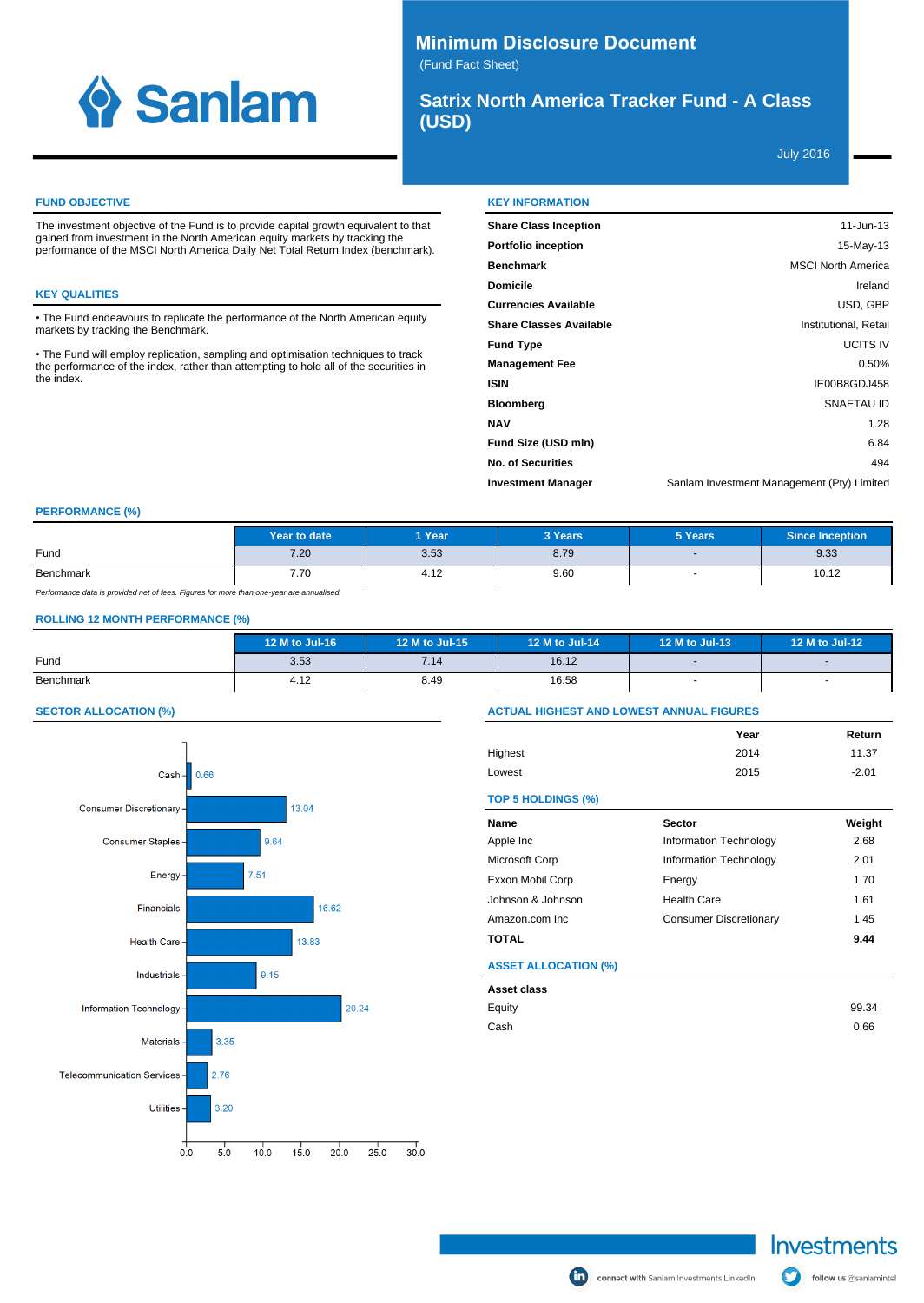

**Minimum Disclosure Document** 

(Fund Fact Sheet)

# **Satrix North America Tracker Fund - A Class (USD)**

July 2016

#### **GLOSSARY**

| Annualised total returns                                        |                   | Annualised return is the weighted average compound growth rate over the period measured.                                                                                                                                                                                                                                                                                                             |                                                                                                                                                                                                                                                                                                                                                                                                                |     |
|-----------------------------------------------------------------|-------------------|------------------------------------------------------------------------------------------------------------------------------------------------------------------------------------------------------------------------------------------------------------------------------------------------------------------------------------------------------------------------------------------------------|----------------------------------------------------------------------------------------------------------------------------------------------------------------------------------------------------------------------------------------------------------------------------------------------------------------------------------------------------------------------------------------------------------------|-----|
| Capital growth                                                  |                   | Capital growth is the profit made on an investment, measured by the increase in its market value over the invested amount or cost<br>price. It is also called capital appreciation.                                                                                                                                                                                                                  |                                                                                                                                                                                                                                                                                                                                                                                                                |     |
| Collective investment scheme (CIS)                              |                   | Collective investment schemes (also called unit trusts) are portfolios of assets such as equities, bonds, cash and listed property, in<br>which investors can buy units. They allow private investors to pool their money together into a single fund,<br>thus spreading their risk across a range of investments, getting the benefit of professional fund management, and reducing their<br>costs. |                                                                                                                                                                                                                                                                                                                                                                                                                |     |
| <b>MSCI North America Index</b>                                 |                   | The MSCI North America Index is designed to measure the performance of the large and mid cap segments of the US and Canada<br>markets. With 722 constituents, the index covers approximately 85% of the free float-adjusted market capitalization in the US and<br>Canada.                                                                                                                           |                                                                                                                                                                                                                                                                                                                                                                                                                |     |
| <b>Optimization techniques</b>                                  |                   |                                                                                                                                                                                                                                                                                                                                                                                                      | The process of continuously improving the performance of the underlying fund by mirroring the performance of the index.                                                                                                                                                                                                                                                                                        |     |
| <b>Replication strategy</b>                                     |                   | the performance of a particular index.                                                                                                                                                                                                                                                                                                                                                               | This is a strategy used by index investors that tries to replicate or copy the performance of a specific benchmark, ie, it will hold<br>exactly the same underlying funds as the benchmark in exactly the same proportions and puts together a cost effective product that<br>replicates the benchmark over times. An investment vehicle such as index tracker is a good example of a fund that closely tracks |     |
| <b>Securities</b>                                               |                   | A general term for shares, bonds, money market instruments and debentures.                                                                                                                                                                                                                                                                                                                           |                                                                                                                                                                                                                                                                                                                                                                                                                |     |
| <b>DEALING INFORMATION</b>                                      |                   |                                                                                                                                                                                                                                                                                                                                                                                                      | Fees (Incl. VAT)                                                                                                                                                                                                                                                                                                                                                                                               | (%) |
| <b>Minimum Investment</b>                                       | <b>US\$ 1.000</b> |                                                                                                                                                                                                                                                                                                                                                                                                      | <b>Total Expense Ratio (TER)</b>                                                                                                                                                                                                                                                                                                                                                                               |     |
| <b>Dealing Frequency</b>                                        | Daily             |                                                                                                                                                                                                                                                                                                                                                                                                      | <b>Transaction cost</b>                                                                                                                                                                                                                                                                                                                                                                                        |     |
| <b>Dealing Deadline</b>                                         | 16:00 GMT         |                                                                                                                                                                                                                                                                                                                                                                                                      | <b>Total Investment Charges</b>                                                                                                                                                                                                                                                                                                                                                                                |     |
| Midnight SA time on each dealing day<br><b>Valuation timing</b> |                   |                                                                                                                                                                                                                                                                                                                                                                                                      |                                                                                                                                                                                                                                                                                                                                                                                                                |     |

## **CONTACTS DETAILS**

**Custodian** Brown Brothers Harriman Trustee Services (Ireland) Ltd Tel: +353(0)12417130 Email: Sanlam.TA@bbh.com

**Daily publication prices** Irish Stock Exchange and www.sanlam.ie **Distribution** All profits shall be reinvested in the Fund.

### **REGULATORY STATEMENT**

The Fund is a sub-fund of the Sanlam Universal Funds plc, an open-ended umbrella type investment company, with segregated liability between its sub-funds, authorised by the Central Bank of Ireland, as an undertaking for collective investment in transferable securities under the European Communities (UCITS) Regulation, 2003 as amended (the Regulations). It is managed by Sanlam Asset Management (Ireland) Limited, Beech House, Beech Hill Road, Dublin 4, Ireland, Tel +353 1 205 3510, Fax +353 1 205 3521 which is authorised by the Central Bank of Ireland, as a UCITS IV Management Company & Alternative Investment Fund Manager and is licensed as a Financial Service Provider in terms of Section 8 of the South African FAIS Act of 2002. Sanlam Investment Management (Pty) Limited (SIM) is the Investment Manager, responsible for managing the Fund's<br>investments. SIM is an authorised financial services connection with the information. No member of Sanlam gives any representation, warranty or undertaking, nor accepts any responsibility or liability as to the accuracy of any of this information. The information to follow does not constitute financial advice as contemplated in terms of the South African Financial Advisory and Intermediary Services Act. Use or rely on this information at your own risk. Independent professional financial advice should always be sought before making an investment decision. Collective investment<br>schemes are generally medium- to long-term inv units / unit trusts may go down as well as up. Changes in exchange rates may have an adverse effect on the value, price or income of the product. The Sanlam Universal Funds<br>plc full prospectus, the Fund supplement and Key offering is made only pursuant to the relevant offering document, together with the current financial statements of the relevant fund, and the relevant subscription application forms, all of which must be read in their entirety together with the Prospectus, Supplements and the KIID. No offer to purchase securities will be made or accepted prior to receipt by the offeree of these documents, and the completion of all appropriate documentation. Collective investments are traded at ruling prices and can engage in borrowing and scrip<br>Iending. Collective investments are calculate deductible expenses such as audit fees, brokerage and service fees. Actual investment performance of the portfolio and the investor will differ based on the initial fees applicable, the actual investment date, the date of reinvestment of income as well as dividend withholding tax. Forward pricing is used. The Manager does not provide any guarantee either with respect to the capital or the return of a Portfolio. The performance of the Portfolio depends on the underlying assets and variable market factors. Trail commission and incentives may be paid and are for the account of the manager. The Manager has the right to close any Portfolios to new investors to manage them more efficiently in accordance<br>with their mandates if stated in the Supplemen Issuing date: 09 August 2016



follow us @sanlamintel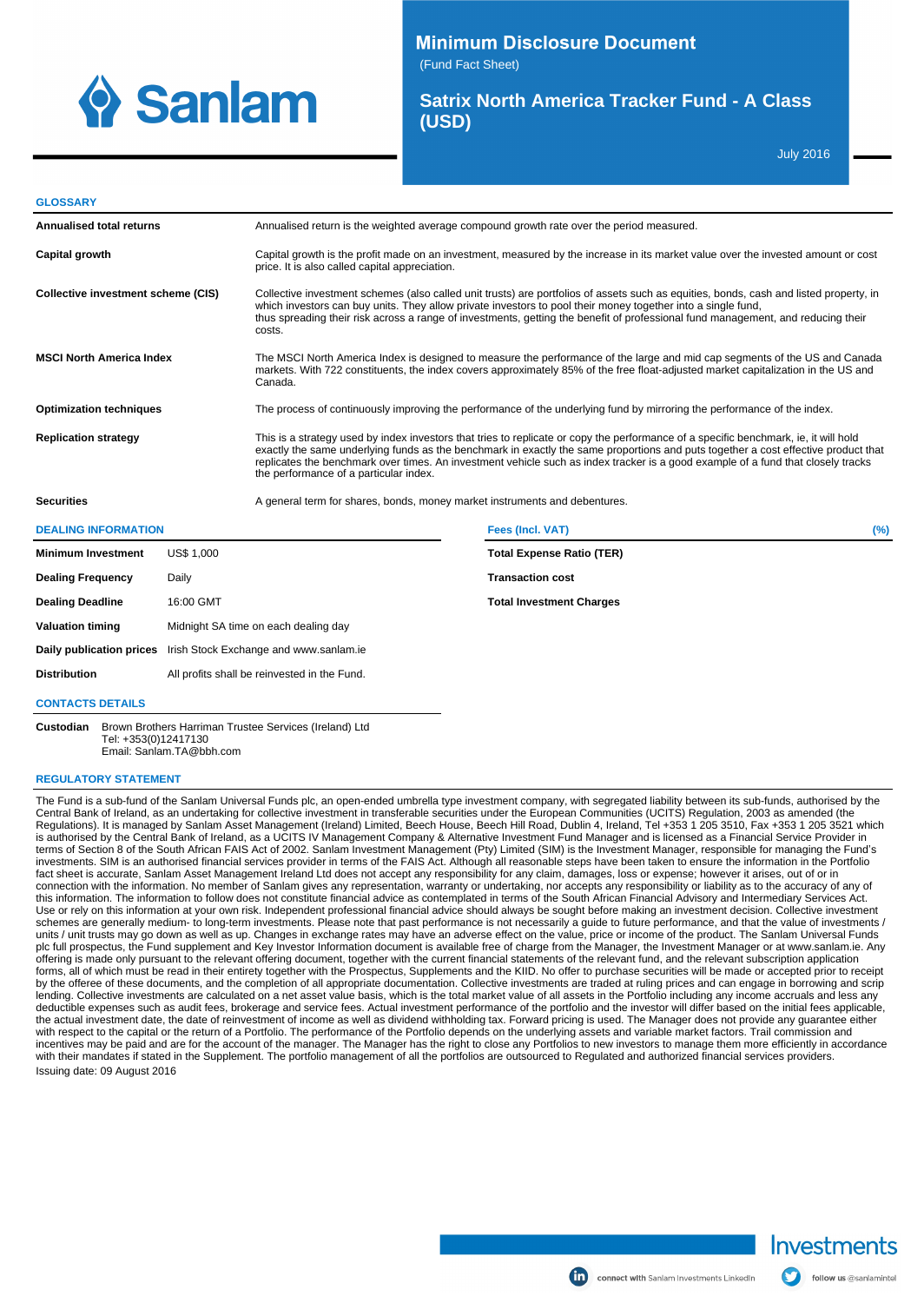

←

# **Key Investor Information**

This document provides you with key investor information about this fund. It is not marketing material. The information is required by law to help you understand the nature and the risks of investing in this fund. You are advised to read it so you can make an informed decision about whether to invest.

# **Satrix North America Tracker Fund - A Class (USD)**

A sub-fund of Sanlam Universal Funds plc (the "Company") Managed by Sanlam Asset Management (Ireland) Limited

ISIN: IE00B8GDJ458

#### The Fund will aim to replicate the performance of the North American equity markets by tracking the Index (Bloomberg code:NDDUNA) with income reinvested. The Index is designed to measure the performance of the large and mid cap segments of the US and Canadian markets. The Fund may track the performance of the Index directly through the purchase of a representative basket of shares and stock included in the Index or indirectly through investment in exchange traded funds (ETF) and collective investment schemes (CIS). The Fund operates an index tracking strategy whereby it seeks to replicate the performance of the Index through investment directly in assets that are Index constituents (i.e. a physical replication model). **Investment Policy** The investment objective of the Sanlam North America Equity Tracker Fund (the "Fund") is to increase the value of your shares over the long term equivalent to that gained from investment in the North American equity markets by tracking the performance of the MSCI North America Index (the "Index"). **Objectives** Lower risk Typically lower rewards **Why is this Fund in category 6?** The Fund is rated 6 due to the nature of its investments which include the risks listed below. These factors may impact the value of the Fund's investments or expose the Fund to losses. The price of shares and the income from them may fall as well as rise and investors may not get back the amount they have invested. The use of optimisation techniques and indirect investment through other collective investment schemes and investment vehicles to replicate the performance of North American equity markets by not solely tracking the Index may cause the Fund to incur a tracking error relative to the Index which is greater than that which would be incurred if the Fund were to hold all of the securities comprised in the Index directly. It may be difficult for the Fund in extreme market condition to redeem its shares from a CIS or ETF at short notice without suffering a loss. Investing in a CIS or ETF may lead to payment by the Fund of additional fees and expenses in relation to those CIS or ETF. Typically higher rewards Higher risk 1 2 3 4 5 **6** 7 **Objectives and Investment Policy** The Fund does not seek to fully replicate the Index but instead seeks to match the Fund's investments with Index constituents on an optimisation basis. Accordingly, investment in the Fund should not be considered to provide a direct exposure to the Index. Optimisation aims to match the risk and return characteristics of the Fund to the Index through holding Index constituents, although not necessarily holding all of the constituents and not necessarily with the same weighting. The Company does not declare a dividend and therefore your shares do not pay you income. You can sell your shares any day (except Saturday or Sunday) that banks are open in Dublin. Recommendation: The Fund is suitable for investors with a time horizon of 5 years. **Risk and Reward Profile What do these numbers mean?** risk of suffering large losses. **More about this rating:** a reliable indication of the future risk profile of the Fund. Factors'' section of the prospectus.

As the investments of the Fund are in various currencies and the Fund is denominated in U.S. dollars your shares may be subject to currency risk.

They rate how a fund might behave and how much risk there is to your capital. Generally, the chance to make large gains means a

A Category 1 fund is not a risk-free investment - the risk of losing your money is small, but the chance of making gains is also limited. With a Category 7 fund, the risk of losing your money is high but there is also a chance of making higher gains. The seven-category scale is complex (for example, 2 is not twice as risky as 1).

This rating system is based on the average fluctuations of the prices of funds over the past 5 years - that is, by how much the value of their assets taken together has moved up and down. Historical data, such as is used in calculating the synthetic risk indicator, may not be For a more detailed explanation of risks, please refer to the ''Risk